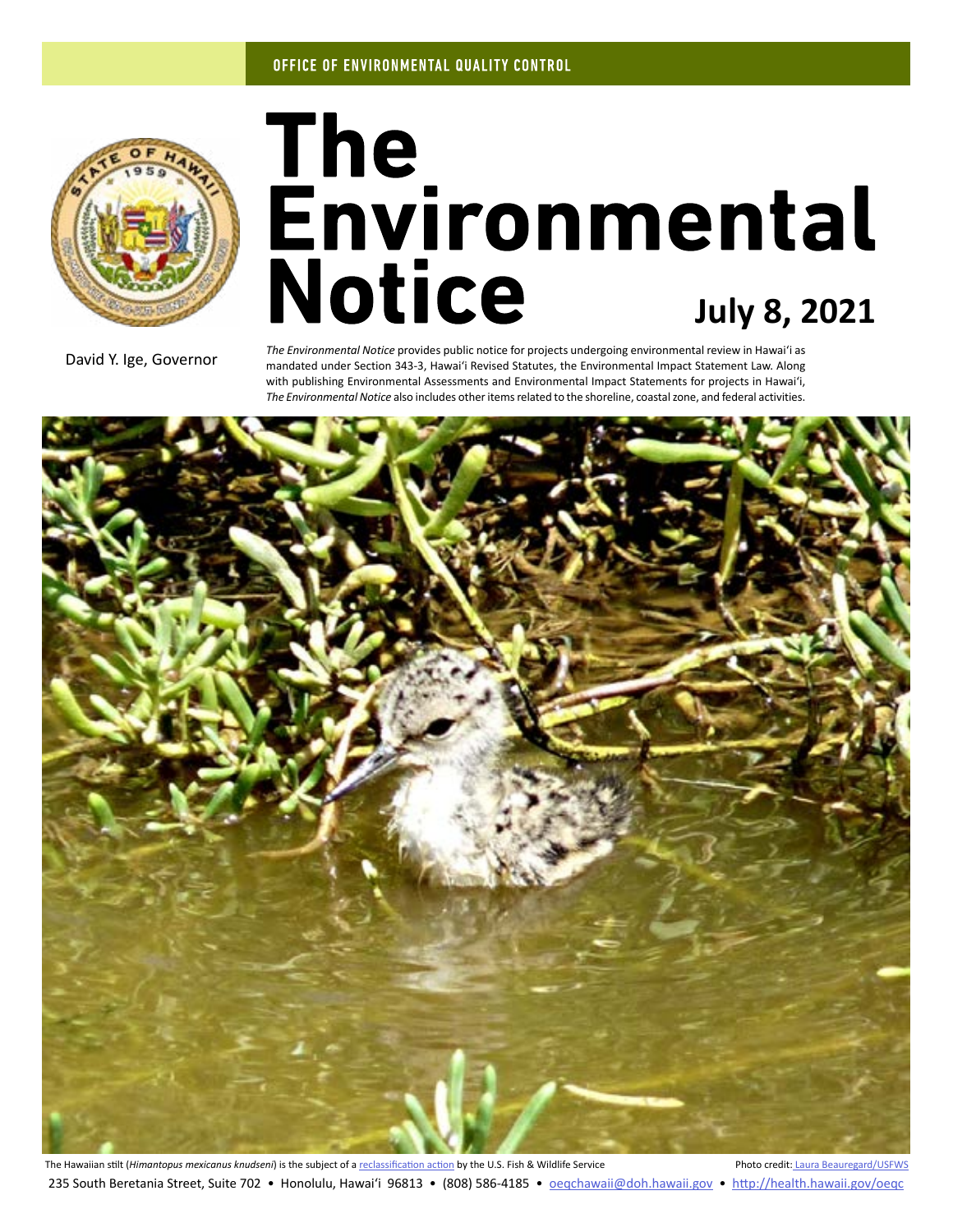# **TABLE OF CONTENTS**

| HAWAI'I                                                                                                                                                                                                                        |  |
|--------------------------------------------------------------------------------------------------------------------------------------------------------------------------------------------------------------------------------|--|
|                                                                                                                                                                                                                                |  |
| <b>MAUI</b>                                                                                                                                                                                                                    |  |
|                                                                                                                                                                                                                                |  |
|                                                                                                                                                                                                                                |  |
|                                                                                                                                                                                                                                |  |
| $O'$ AHU                                                                                                                                                                                                                       |  |
|                                                                                                                                                                                                                                |  |
| Wahiawa Civic Center-Court Facility and State Office Complex--Draft EIS [1] [1] [1] [1] [1] [1] [1] [1] [5] [1                                                                                                                 |  |
| Kapalama Canal Catalytic Project--Final EIS (Acceptance) [10] Andreas Cases 2014 [10] Mapalama Canal Catalytic Project--Final EIS (Acceptance) [10] Mapalas 2014 [10] Mapalas 2014 [10] Mapalas 2014 [10] Mapalas 2014 [10] Ma |  |
| <b>CHAPTER 25, REVISED ORDINANCES OF HONOLULU</b>                                                                                                                                                                              |  |
|                                                                                                                                                                                                                                |  |
|                                                                                                                                                                                                                                |  |
|                                                                                                                                                                                                                                |  |
|                                                                                                                                                                                                                                |  |
| <b>COASTAL ZONE MANAGEMENT NOTICES</b>                                                                                                                                                                                         |  |
|                                                                                                                                                                                                                                |  |
| <b>SHORELINE NOTICES</b>                                                                                                                                                                                                       |  |
|                                                                                                                                                                                                                                |  |
|                                                                                                                                                                                                                                |  |
|                                                                                                                                                                                                                                |  |
|                                                                                                                                                                                                                                |  |

# Statewide Map of New HRS Chapter 343 Documents & Determinations

[Wahiawā Civic Center](#page-4-0)

[Waiawa Correction Facility](#page-4-0)

[Honokowai Master Plan](#page-2-0) [Hale Pilina Housing](#page-3-0)

[Kapālama Canal Catalytic Project](#page-5-0) [Wailuku River Bank](#page-3-0)

[Kaiaulu O Kapiʻolani Housing](#page-2-0)

 New document count in this issue: 7 total  $\bullet$  - HRS § 343-5(b) Agency Actions: 5 O - HRS § 343-5(e) Applicant Actions: 2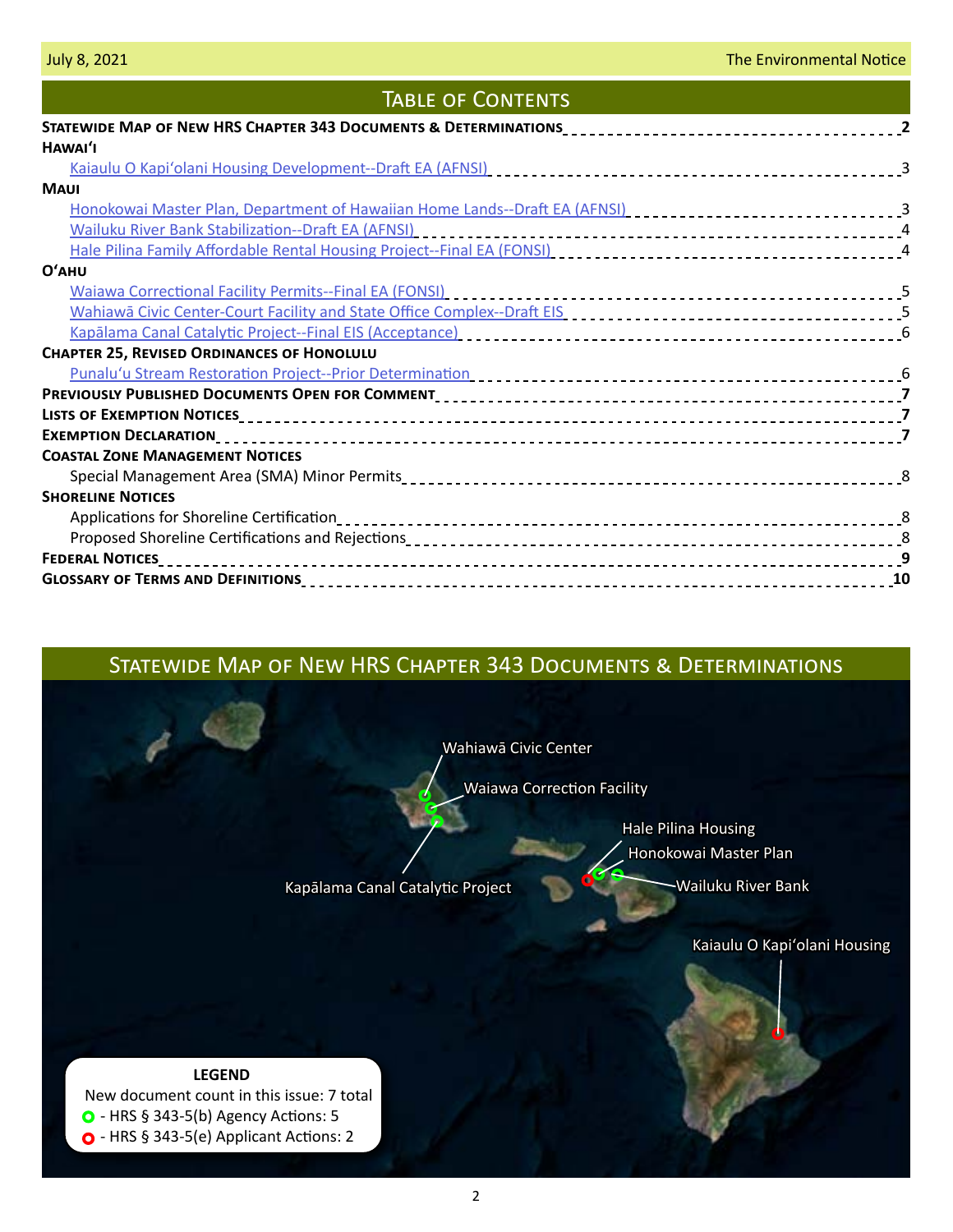## <span id="page-2-0"></span>**Kaiaulu O Kapi[ʻolani Housing Development--Draft EA \(AFNSI\)](http://oeqc2.doh.hawaii.gov/Doc_Library/2021-07-08-HA-DEA-Kaiaulu-O-Kapiolani-Housing-Development.pdf) HRS §343- 5(a) Trigger** (1) Propose the use of state or county lands or the use of state or county funds **District** | North Hilo **TMK(s)** (3) 2-4-025:048, 053, 080 **Permit(s)** Building and Grading Permits, Chapter 343, NPDES **Approving Agency** State of Hawaiʻi, Hawaiʻi Housing Finance and Development Corporation Janice Takahashi, (808) 587-0639, [janice.n.takahashi@hawaii.gov](mailto:janice.n.takahashi%40hawaii.gov?subject=) 677 Queen Street, Suite 300 Honolulu, HI 96813 **Applicant** A0705 Hilo, L.P., 2000 E Fourth Street, Suite 220, Santa Ana, CA 92705 Hawaiʻi

Grant Bigley, (714) 873-5687, [gbigley@uhcllc.net](mailto:gbigley%40uhcllc.net?subject=) **Consultant** | Environmental Risk Analysis LLC, 905A Makahiki Way, Honolulu, HI 96821 Rachel Okoji, (808) 783-6840, [rachelokoji@enviroriskhawaii.com](mailto:rachelokoji%40enviroriskhawaii.com?subject=) **Status** Statutory 30-day public review and comment period starts. Comments are due by August 9, 2021. Please click on title link above to read the document, then send comments to the approving agency and copy the applicant and the consultant.

A0705 Hilo, L.P. is proposing to develop an affordable rental complex of 64 units, consisting of 32 two-bedroom units, an estimated 24 three-bedroom units, and an estimated 8 four-bedroom units in Hilo. The development will include a community center for resident use and at least 80 parking stalls. The objective of this project is to produce an affordable rental development, while utilizing the least amount of State of Hawaiʻi resources. These apartments will target low income households earning 60 percent or less of the Area Median Income (AMI) for the County of Hawai'i. These units will address the dire need for affordable rentals for the households in this income bracket, many of whom are at risk of becoming homeless due to the severe housing shortage.

| <b>MAUI</b>                                |                                                                                                                                                                                    |  |  |  |
|--------------------------------------------|------------------------------------------------------------------------------------------------------------------------------------------------------------------------------------|--|--|--|
|                                            | Honokowai Master Plan, Department of Hawaiian Home Lands--Draft EA (AFNSI)                                                                                                         |  |  |  |
| HRS §343-<br>5(a) Trigger                  | (1) Propose the use of state or county lands or the use of state or county funds                                                                                                   |  |  |  |
| <b>District</b>                            | Lahaina                                                                                                                                                                            |  |  |  |
| TMK(s)                                     | <b>Numerous</b>                                                                                                                                                                    |  |  |  |
| Permit(s)                                  | <b>Numerous</b>                                                                                                                                                                    |  |  |  |
| Proposing/<br><b>Determining</b><br>Agency | State of Hawai'i, Department of Hawaiian Home Lands<br>Julie-Ann Cachola, (808) 620-9500, julie-ann.cachola@hawaii.gov<br>P.O. Box 1879, Honolulu, HI 96805                        |  |  |  |
| Consultant                                 | PBR HAWAII & Associates, Inc., 1001 Bishop Street, Suite 650, Honolulu, HI 96813<br>Selena Pang, (808) 521-5631, spang@pbrhawaii.com                                               |  |  |  |
| <b>Status</b>                              | Statutory 30-day public review and comment period starts. Comments are due by August 9, 2021. Please send comments<br>to the proposing/determining agency and copy the consultant. |  |  |  |

DHHL engaged its beneficiaries in a master planning process to determine appropriate land uses for DHHL's approximately 850 acres of lands at Honokōwai including new agricultural homesteads, multi-family homes, and individual or community farming. As needed, a portion of the Master Plan Area will be set aside to accommodate County of Maui infrastructure and State of Hawai'i Department of Transportation (HDOT's) proposed Lahaina Bypass. The land uses in the Master Plan Area are anticipated to involve agricultural homesteads (subsistence and supplemental agriculture); residential homesteads (single-family and multifamily); community uses including agriculture, park, and commercial areas; conservation areas; industrial uses; roadways; and lands set aside to accommodate HDOT and County infrastructure.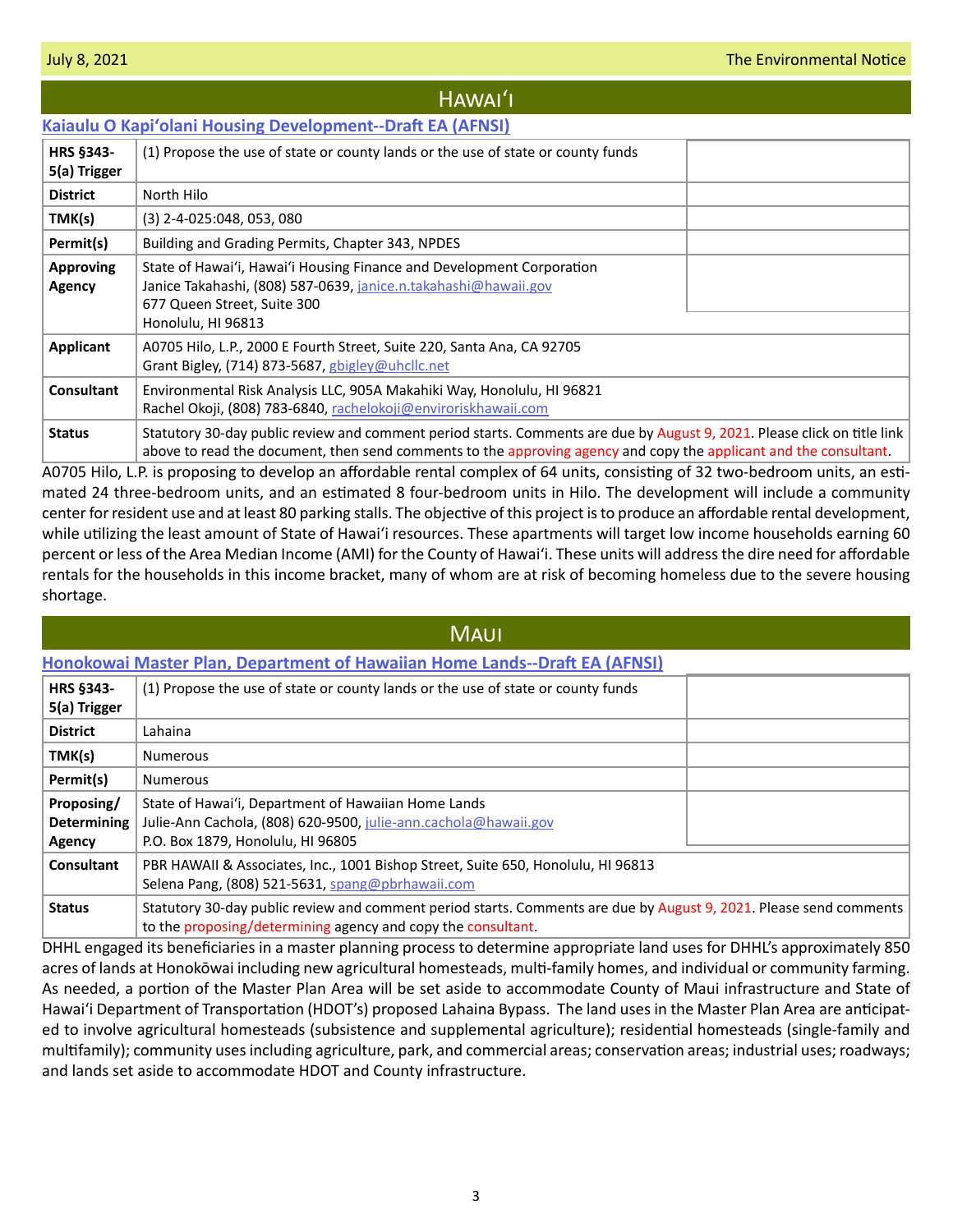# Maui (continued)

<span id="page-3-0"></span>

| <b>Wailuku River Bank Stabilization--Draft EA (AFNSI)</b> |                                                                                                                                                                                                                                         |  |  |
|-----------------------------------------------------------|-----------------------------------------------------------------------------------------------------------------------------------------------------------------------------------------------------------------------------------------|--|--|
| <b>HRS §343-</b>                                          | (1) Propose the use of state or county lands or the use of state or county funds                                                                                                                                                        |  |  |
| 5(a) Trigger                                              |                                                                                                                                                                                                                                         |  |  |
| <b>District</b>                                           | Wailuku                                                                                                                                                                                                                                 |  |  |
| TMK(s)                                                    | <b>Numerous</b>                                                                                                                                                                                                                         |  |  |
| Permit(s)                                                 | <b>Numerous</b>                                                                                                                                                                                                                         |  |  |
| Proposing/                                                | County of Maui, Department of Public Works                                                                                                                                                                                              |  |  |
| <b>Determining</b>                                        | Kristi Ono, (808) 270-7745, public.works@co.maui.hi.us                                                                                                                                                                                  |  |  |
| Agency                                                    | 200 S. High Street, 4th Floor, Wailuku, HI 96793                                                                                                                                                                                        |  |  |
| Consultant                                                | Munekiyo Hiraga, 305 High Street, Suite 104, Wailuku, HI 96793                                                                                                                                                                          |  |  |
|                                                           | Gwendolyn Rivera, (808) 244-2015, planning@munekiyohiraga.com                                                                                                                                                                           |  |  |
| <b>Status</b>                                             | Statutory 30-day public review and comment period starts. Comments are due by August 9, 2021. Please click on title link<br>above to read the document, then send comments to the proposing/determining agency and copy the consultant. |  |  |

The County of Maui, Department of Public Works (DPW) proposes to restore an eroded embankment of the Wailuku River in the vicinity of the Wailuku Millyard light industrial subdivision and provide slope protection improvements. The existing earthen embankment of the Wailuku River, located on County property, has eroded beyond the bank to affect two (2) adjacent commercial properties. Proposed work involves excavation, regrading, and reinforcement of the river bank slope using grouted rip-rap (GRP) consisting of cobbles and boulders with concrete infill. Woven geotextile fabric will provide a filter interface between the GRP and the existing ground. Geo-composite drains will be used under the GRP to reduce hydrostatic pressure. A line of large boulders will be placed at the toe of the lined slope. To protect the toe from scour, a boulder filled concrete key will be excavated.

## **[Hale Pilina Family Affordable Rental Housing Project--Final EA \(FONSI\)](http://oeqc2.doh.hawaii.gov/Doc_Library/2021-07-08-MA-FEA-Hale-Pilina-Family-Affordable-Rental-Housing-Project.pdf)**

| HRS §343-<br>5(a) Trigger  | (1) Propose the use of state or county lands or the use of state or county funds                                                                                        |  |
|----------------------------|-------------------------------------------------------------------------------------------------------------------------------------------------------------------------|--|
| <b>District</b>            | Wailuku                                                                                                                                                                 |  |
| TMK(s)                     | $(2)3 - 7 - 013:026$                                                                                                                                                    |  |
| Permit(s)                  | <b>Numerous</b>                                                                                                                                                         |  |
| <b>Approving</b><br>Agency | County of Maui, Department of Housing and Human Concerns<br>Lori Tsuhako, (808) 270-7351, director.hhc@mauicounty.gov<br>2200 Main Street, Suite 546, Wailuku, HI 96793 |  |
| <b>Applicant</b>           | Catholic Charities Housing Development Corporation, 1388 Ala Moana Boulevard, Suite 7301, Honolulu, HI 96814<br>Gary Furuta, (808) 429-7815, gary@gsfhi.com             |  |
| <b>Consultant</b>          | Munekiyo Hiraga, 305 High Street, Suite 104, Wailuku, HI 96793<br>Kari Luna Nunokawa, (808) 244-2015, kari@munekiyohiraga.com                                           |  |
| <b>Status</b>              | Finding of No Significant Impact (FONSI) determination.                                                                                                                 |  |

Catholic Charities Housing Development Corporation (CCHDC) is proposing the development of the Hale Pilina Family Affordable Rental Housing Project on approximately 4.865 acres of land identified as TMK (2)3-7-013:026. The subject property is located in the Kahului urban core on South Puʻunēnē Avenue with Kaulawahine Street forming the western boundary of the project site. The project will include the development of four (4) three-story multi-family residential buildings, an onsite park/open space area, a multi-purpose room for residents, laundry facilities, parking, bike racks and storage, and related improvements. The project will provide 108 one-bedroom units and 70 two-bedroom units for rent to families who earn 60 percent of less of the County's Housing and Urban Development (HUD) Area Median Income (AMI). In addition, one (1) unit will be provided for a resident manager. Hale Mahaolu will provide onsite property management.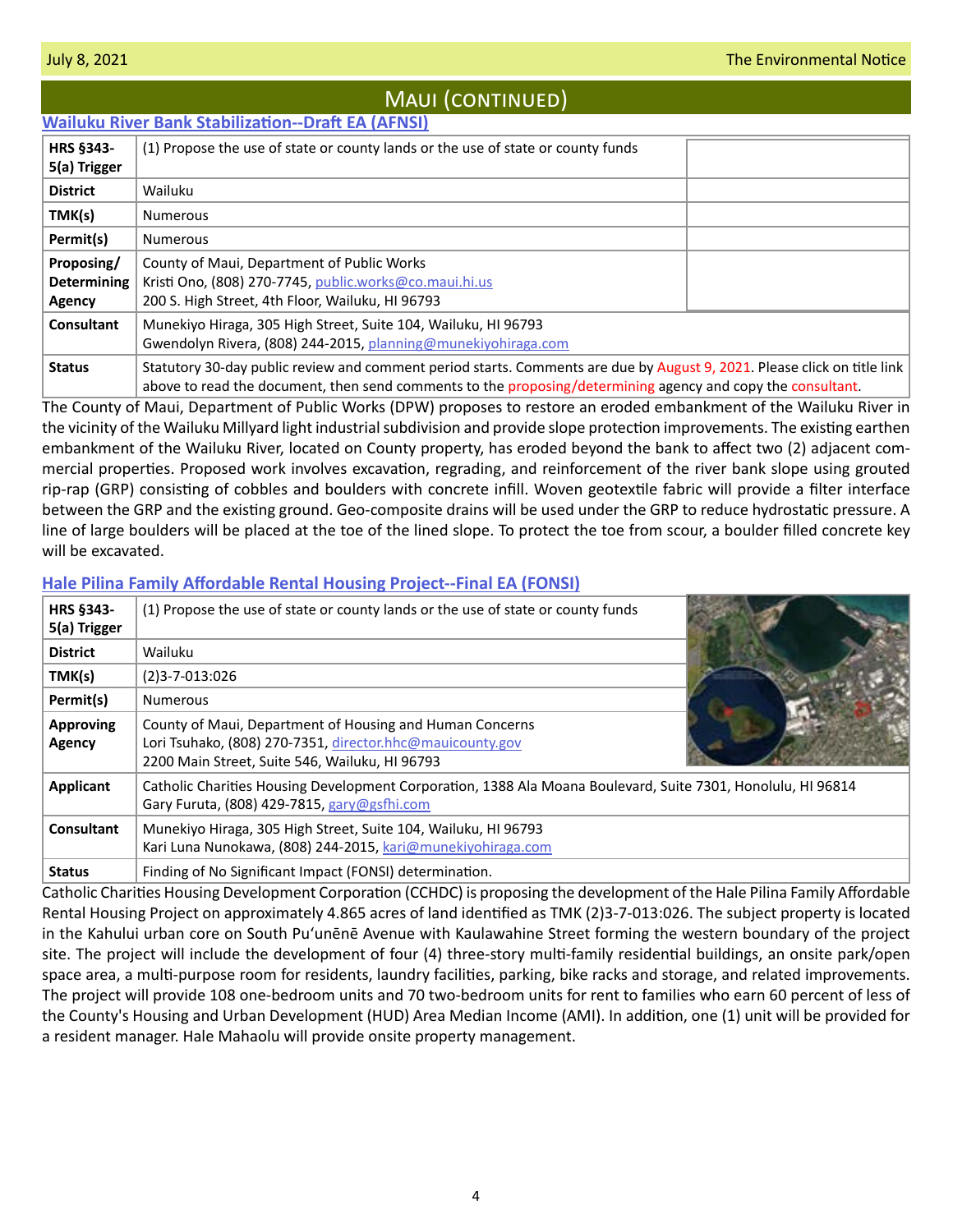# Oʻahu

## <span id="page-4-0"></span>**[Waiawa Correctional Facility Permits--Final EA \(FONSI\)](http://oeqc2.doh.hawaii.gov/Doc_Library/2021-07-08-OA-FEA-Waiawa-Correctional-Facility-permits.pdf)**

| <b>HRS §343-</b><br>5(a) Trigger           | (1) Propose the use of state or county lands or the use of state or county funds                                                                                              |  |
|--------------------------------------------|-------------------------------------------------------------------------------------------------------------------------------------------------------------------------------|--|
| <b>District</b>                            | 'Ewa                                                                                                                                                                          |  |
| TMK(s)                                     | $(1)$ 9-6-005:011; (1) 9-6-005:012                                                                                                                                            |  |
| Permit(s)                                  | <b>Numerous</b>                                                                                                                                                               |  |
| Proposing/<br><b>Determining</b><br>Agency | State of Hawai'i, Department of Accounting and General Services<br>Lance Maja, (808) 586-0483, lance y maja@hawaii.gov<br>1151 Punchbowl Street, Room 430, Honolulu, HI 96813 |  |
| Consultant                                 | SSFM International, Inc., 501 Sumner Street, Suite 620, Honolulu, HI 96817<br>Carah Kadota, (808) 531-1308, ckadota@ssfm.com                                                  |  |
| <b>Status</b>                              | Finding of No Significant Impact (FONSI) determination.                                                                                                                       |  |

The Department of Public Safety's Waiawa Correctional Facility (WCF) is located in the Waipahu district of O'ahu. The original structures were constructed in the 1940s for use as a Federal military reservation. In 1985, the facility was turned over to the State under a 30-year quitclaim deed and repurposed to a minimum-security correctional facility. The County of Honolulu (City) Department of Planning and Permitting (DPP) notified PSD and DAGS that continued operations at WCF would require Plan Review Use (PRU) and Special Use Permit (SUP) approvals. WCF is located within the State Agricultural District. Correctional facilities are not permissible uses within the Agricultural District, necessitating a SUP. A PRU is required for prison use within any of the City's zoning districts. The requirement to obtain the SUP and PRU include the use of State lands and funds, both of which trigger the preparation of an Environmental Assessment.

| HRS §343-<br>5(a) Trigger                  | (1) Propose the use of state or county lands or the use of state or county funds                                                                                                                                             |  |  |
|--------------------------------------------|------------------------------------------------------------------------------------------------------------------------------------------------------------------------------------------------------------------------------|--|--|
| <b>District</b>                            | Wahiawā                                                                                                                                                                                                                      |  |  |
| TMK(s)                                     | <b>Numerous</b>                                                                                                                                                                                                              |  |  |
| Permit(s)                                  | <b>Numerous</b>                                                                                                                                                                                                              |  |  |
| Proposing/<br><b>Determining</b><br>Agency | State of Hawai'i, Department of Accounting and General Services<br>Sally Tamai, (808) 586-0400, sally.l.tamai@hawaii.gov<br>1151 Punchbowl Street, Office of the Comptroller, Honolulu, HI 96813                             |  |  |
| Accepting<br><b>Authority</b>              | State of Hawai'i, Office of the Governor<br>David Ige, (808) 586-0034, https://governor.hawaii.gov/contact-us/contact-the-governor/<br>415 South Beretania Street, Honolulu, HI 96813                                        |  |  |
| Consultant                                 | Wilson Okamoto Corporation, 197 South Beretania Street, Suite 400, Honolulu, HI 96826<br>Keola Cheng, (808) 946-2277, Kcheng@wilsonokamoto.com                                                                               |  |  |
| <b>Status</b>                              | Statutory 45-day public review and comment period starts. Comments are due by August 23, 2021. Please send comments<br>to PublicComment@wilsonokamoto.com, with copies to the accepting authority, and the proposing agency. |  |  |

## **[Wahiawā Civic Center-Court Facility and State Office Complex--Draft EIS](http://oeqc2.doh.hawaii.gov/Doc_Library/2021-07-08-OA-DEIS-Wahiawa-Civic-Center-Court-Facility-and-State-Office-Complex.pdf)**

The Proposed Action includes the development and construction of a new Wahiawā Civic Center comprised of a new District Court Facility, and State Office Complex on the grounds of the existing Wahiawā Civic Center, and the future redevelopment of the existing Wahiawā Public Library site as a new Resource and Education Center facility. The anticipated that the new Wahiawā Civic Center's gross spatial programming needs include an area of approximately 61,000 SF for offices, courthouse space, and utilities. Of this 61,000 SF, the space requirements are anticipated to be approximately 39,000 SF for the Judiciary, and 22,000 SF for State and City agencies (the State Judiciary will be served by separate Utilities and Equipment).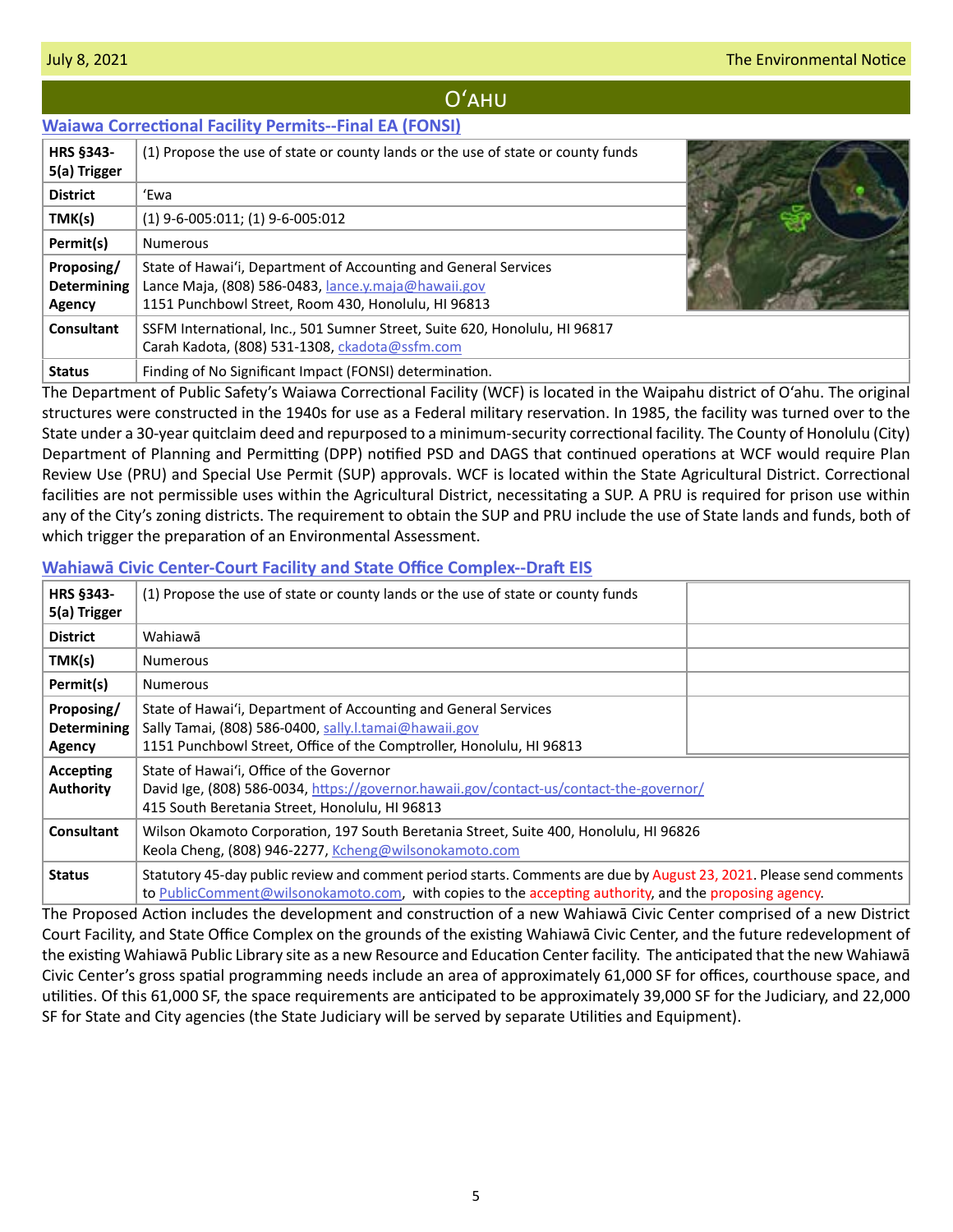<span id="page-5-0"></span>

| O'AHU (CONTINUED)                          |                                                                                                                                                                                      |                                      |  |  |
|--------------------------------------------|--------------------------------------------------------------------------------------------------------------------------------------------------------------------------------------|--------------------------------------|--|--|
|                                            | <b>Kapālama Canal Catalytic Project--Final EIS (Acceptance)</b>                                                                                                                      | <b>Grandfathered under old rules</b> |  |  |
| <b>HRS §343-</b><br>5(a) Trigger           | (1) Propose the use of state or county lands or the use of state or county funds                                                                                                     |                                      |  |  |
| <b>District</b>                            | Honolulu                                                                                                                                                                             |                                      |  |  |
| TMK(s)                                     | <b>Numerous</b>                                                                                                                                                                      |                                      |  |  |
| Permit(s)                                  | <b>Numerous</b>                                                                                                                                                                      |                                      |  |  |
| Proposing/<br><b>Determining</b><br>Agency | City and County of Honolulu, Department of Planning and Permitting<br>Timothy Streitz, (808) 768-8042, tstreitz@honolulu.gov<br>650 South King Street, 7th Floor, Honolulu, HI 96813 |                                      |  |  |
| Accepting<br><b>Authority</b>              | Mayor of the City and County of Honolulu, 530 South King Street, Room 300, Honolulu, HI 96813<br>Mayor Rick Blangiardi, (808) 768-4141, www.honolulu.gov                             |                                      |  |  |
| <b>Status</b>                              | Mayor Blandiargi accepted the FEIS on June 24, 2021.                                                                                                                                 |                                      |  |  |

The Kapālama Canal Catalytic Project (Proposed Action) is the outcome of various community plans supported by the City & County of Honolulu Department of Planning and Permitting. These community plans include the Kalihi-Palāma Action Plan (2004) and the Kalihi Neighborhood Transit-Oriented Development Plan (2017), which provide visions for a linear park along Kapālama Canal, a waterfront promenade, and complete street improvements along Kōkea and Kohou Streets from Nimitz Highway to the H-1 Freeway. In addition to supporting the community's visions, the Proposed Action will address green infrastructure and water quality improvements, erosion control, bank stabilization, resiliency strategies as a defense against increased flooding anticipated due to sea level rise, and dredging. The intent of the Proposed Action is to catalyze broader neighborhood improvements and new mixed-use development in the area around the Kapālama rail transit station.

# Chapter 25, Revised Ordinances of Honolulu

Use of the Special Management Area (SMA) is not a trigger under Chapter 343, but developments in Oʻahu's SMA are required to go through an environmental review process that mirrors the procedural requirements of [HRS Chapter 343](https://www.capitol.hawaii.gov/hrscurrent/Vol06_Ch0321-0344/HRS0343/HRS_0343-.htm), pursuant to [Revised Ordinances of Honolulu, Chapter 25.](https://www.honolulu.gov/rep/site/ocs/roh/ROH_Chapter_25_article_1_12.pdf) Developments being reviewed under Chapter 25 but not Chapter 343 appear here.

## **Punalu[ʻu Stream Restoration Project--Prior Determination](http://oeqc2.doh.hawaii.gov/Other_TEN_Publications/2021-07-08-OA-Chapter-25-Prior-Determination-Punaluu-Stream-Restoration-Project.pdf)**

| District(s)                | Ko'olauloa                                                                                                                                                |
|----------------------------|-----------------------------------------------------------------------------------------------------------------------------------------------------------|
| TMK(s)                     | 5-3-001: 041 and 052, and 5-3-003: 001                                                                                                                    |
| <b>Approving</b><br>Agency | City and County of Honolulu, Deparment of Planning and Permitting<br>William Ammons, (808) 758-80251<br>650 South King St., 7th Floor, Honolulu, HI 96813 |
| Applicant                  | Kamehameha Schools (Joey Char)                                                                                                                            |
| <b>Consultant</b>          | ICF International (Brendan Selby)                                                                                                                         |
| <b>Status</b>              | Additional Environmental Review Not Required                                                                                                              |

Pursuant to Section 11-200.1-11, Hawaii Administrative Rules, the Department of Planning and Permitting has reviewed the Applicant's proposal and has determined that the previous determination of a [Finding of No Significant Impac](http://oeqc2.doh.hawaii.gov/Other_TEN_Publications/2015-12-08-OA-Chapter-25-FEA-Punaluu-Stream-Restoration-Project.pdf)t is sufficient as the proposed Project does not have substantive changes in size, scope, intensity, use, location, or timing. For additional information, please click on the link above.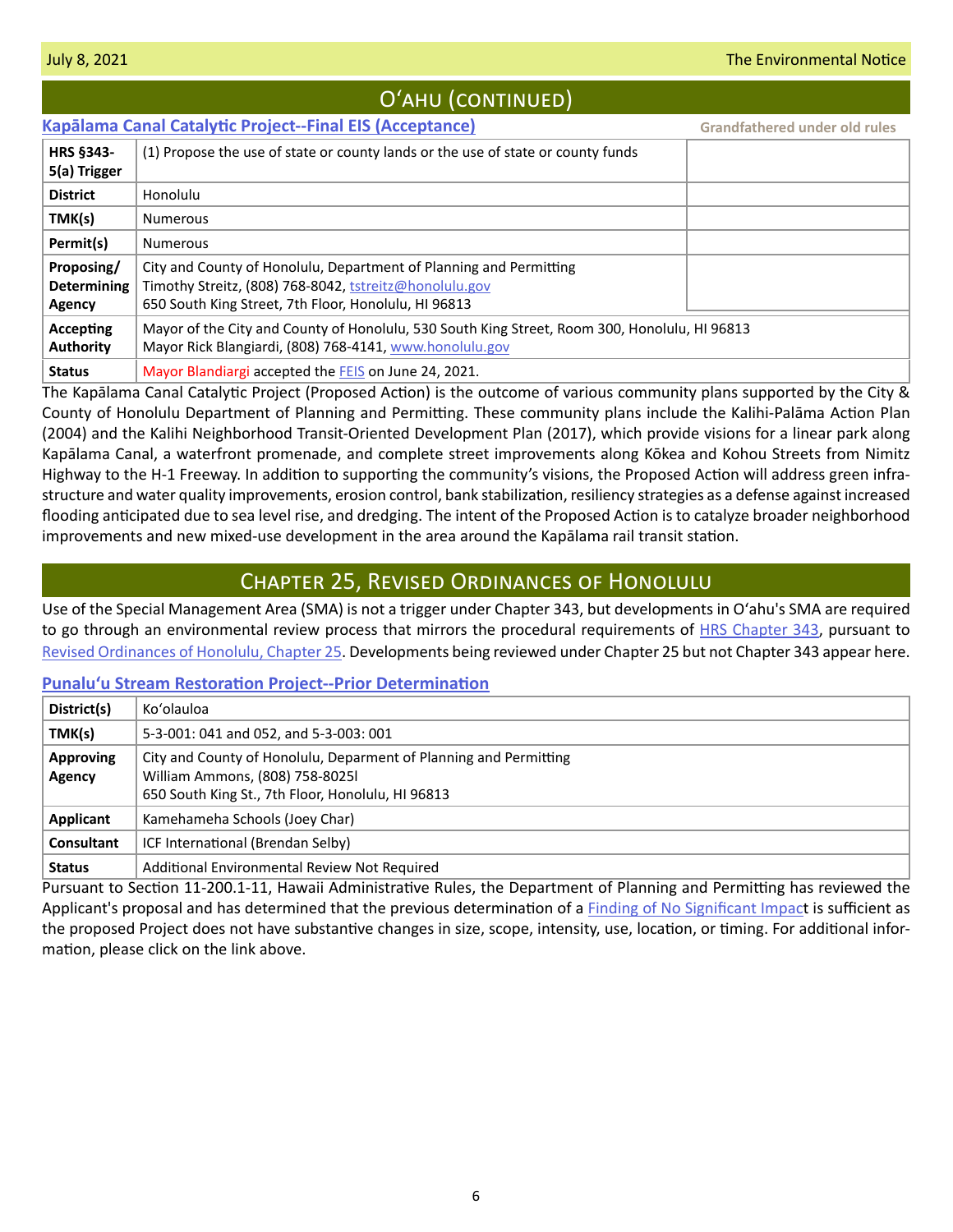# Previously Published Documents Open for Comment

<span id="page-6-0"></span>**Status:** Public review and comment period for these projects began previously. Comments are due July 23, 2021 unless specified otherwise. Please send comments to the relevant agency and copy any relevant applicant and/or consultant.

#### **Hawaiʻi**

**[North Kona Sewer Pump Station--Republished Draft EA \(AFNSI\)](http://oeqc2.doh.hawaii.gov/Doc_Library/2021-06-23-HA-DEA-Republication-of-North-Kona-Sewer-Pump-Station.pdf) [Kaukalaelae Point and Makako Bay Installation of Day-use Moorings--Draft EA \(AFNSI\)](http://oeqc2.doh.hawaii.gov/Doc_Library/2021-06-23-HA-DEA-Kaukalaelae-Point-and-Makako-Bay-Installation-of-Day-Use-Mooring-Buoys.pdf)**

## **Maui**

**Pā**ʻ**[ia Elementary School Classroom Building--Draft EA \(AFNSI\)](http://oeqc2.doh.hawaii.gov/Doc_Library/2021-06-23-MA-DEA-Paia-Elementary-School-New-Classroom-Building.pdf)**

## **Oʻahu**

**[Waikīkī Beach Improvement and Maintenance Program--Draft EIS](http://oeqc2.doh.hawaii.gov/Doc_Library/2021-06-08-OA-DEIS-Waikiki-Beach-Improvement-and-Maintenance-Program.pdf) and [Scoping Meeting Audio/Video files](http://oeqc2.doh.hawaii.gov/Doc_Library/2021-06-08-OA-DEIS-Waikiki-Beach-Improvement-and-Maintenance-Program-Scoping-Mtg-AV-Files.pdf) [The Cove at Ko Olina Redevelopment \(EIS Preparation Notice\)](http://oeqc2.doh.hawaii.gov/Doc_Library/2021-06-23-OA-EISPN-The-Cove-at-Ko-Olina-Redevelopment.pdf) Irrigation System Improvements in Central O**ʻ**[ahu, Waialua and Wahiawā Districts--Draft EA \(AFNSI\)](http://oeqc2.doh.hawaii.gov/Doc_Library/2021-06-23-OA-DEA-Irrigation-System-Improvements-for-Central-Oahu,-Wahiawa,-and,-Waialua-Districts.pdf)**

# Lists of Exemption Notices

Pursuant to  $HAR \S 11-200.1-17$ , State and county agencies that have determined specific actions to be exempt from the requirement to prepare an EA are required to submit a listing of such exemptions made during the previous month. Following are Lists of Exemption Notices submitted by various agencies for June 2021; contact the identified agency contact on each list for additional information about any specific exemption:

## **State of Hawai**ʻ**i**

[Department of Education](http://oeqc2.doh.hawaii.gov/List_Ex_Notice/2021-07-08-SOH-DOE-List-of-Exemption-Notices-Jun-2021.pdf) [Department of Land and Natural Resources](http://oeqc2.doh.hawaii.gov/List_Ex_Notice/2021-07-08-SOH-DLNR-List-of-Exemptions-Jun-2021.pdf) [Department of Transportation](http://oeqc2.doh.hawaii.gov/List_Ex_Notice/2021-07-08-SOH-DOT-List-of-Exemption-Notices-Jun-2021.pdf)

**County of Hawai**ʻ**i [Office of Housing and Community Development](http://oeqc2.doh.hawaii.gov/List_Ex_Notice/2021-07-08-COH-OHCD-List-of-Exemptions-Jun-2021.pdf)** 

**County of Maui** [Department of Public Works](http://oeqc2.doh.hawaii.gov/List_Ex_Notice/2021-07-08-COM-DPW-List-of-Exemptions-Jun-2021.pdf)

## **CIty and County of Honolulu**

[Board of Water Supply](http://oeqc2.doh.hawaii.gov/List_Ex_Notice/2021-07-08-CCH-BWS-List-of-Exemptions-Mar-May-Jun-2021.pdf) [Department of Design and Construction](http://oeqc2.doh.hawaii.gov/List_Ex_Notice/2021-07-08-CCH-DDC-List-of-Exemptions-Jun-2021.pdf) [Department of Planning and Permitting](http://oeqc2.doh.hawaii.gov/List_Ex_Notice/2021-07-08-CCH-DPP-List-of-Exemptions-Jun-2021.pdf)

# Exemption Declaration

State of Hawaiʻi, Department of Land and Natural Resources has declared the following action exempt from the requirement to prepare an EA pursuant to **HAR § 11-200.1-16**:

## **[Honolulu Museum of Art Kiln House](http://oeqc2.doh.hawaii.gov/Other_TEN_Publications/2021-07-08-OA-Exemption-DLNR-Honolulu-Museum-of-Art-Kiln-House.pdf)**

Honolulu Museum of Art (HoMA) has received grant and donor funding for the construction of single, new, small facility for the Honolulu Museum of Art (HoMA) Art School Program, Art Learning Center. HoMA is proposing an expansion to the existing kiln house to create an Art Learning Center with glazing classroom spaces. While this new small facility would not be attached to the Linekona Building, it would share a parcel and be in reasonably close proximity to the historic structure. Therefore, the work will be in compliance with The Secretary of the Interior 's Standards for the Treatment of Historic Properties as to not adversely affect any of the character defining features of the historic building. Please click on link for more information.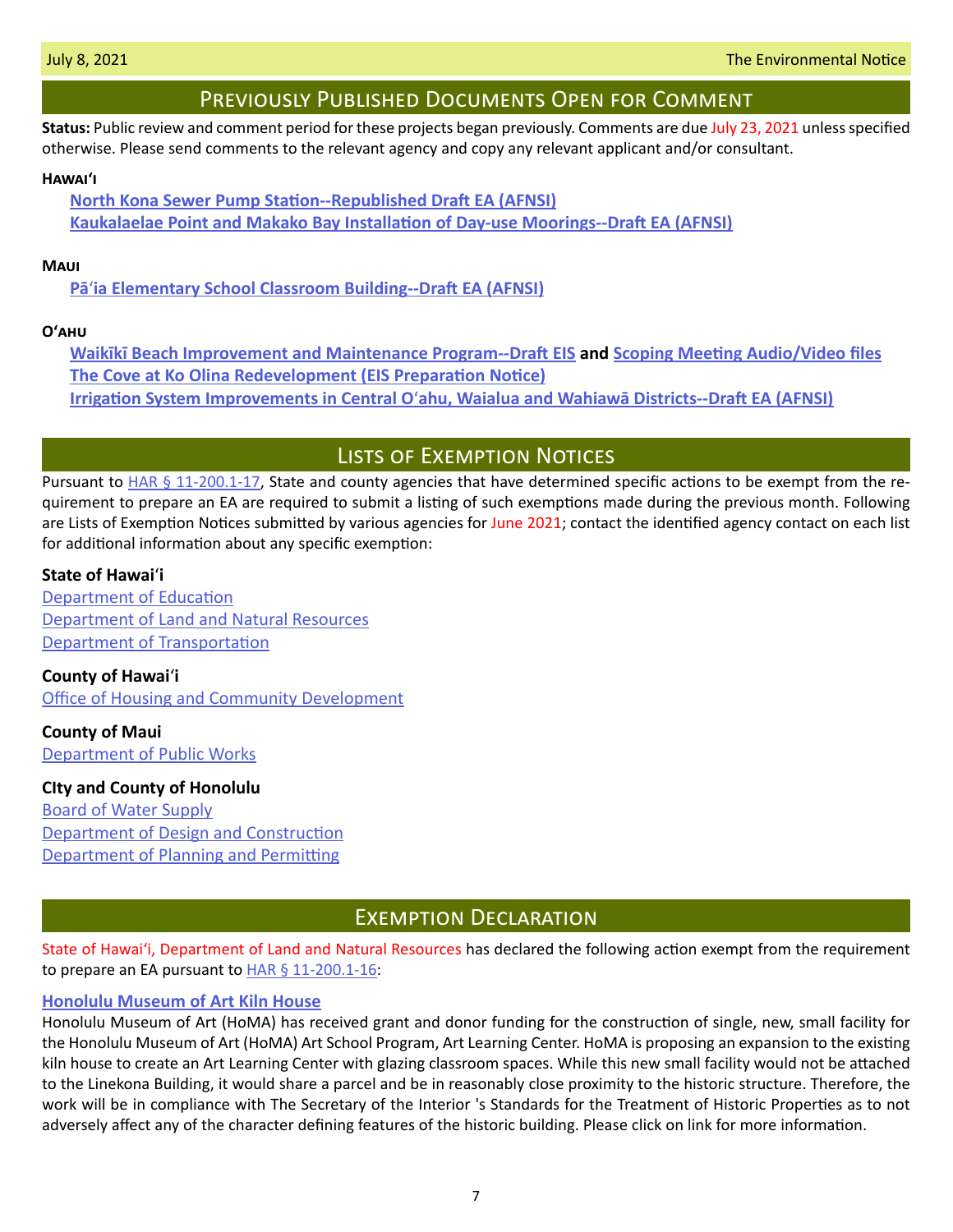# Coastal Zone Management Notices

# Special Management Area (SMA) Minor Permits

<span id="page-7-0"></span>The SMA Minor permits below have been approved ( $HRS \S 205A-30$ ). For more information, contact the relevant county/state planning agency. Honolulu (768-8014); Hawaiʻi (East 961-8288, West 323-4770); Kauaʻi (241-4050); Maui (270-7735); Kakaʻako or Kalaeloa Community Development District (587-2841).

| Location (TMK)                | <b>Description (File No.)</b>                           | <b>Applicant/Agent</b>                              |
|-------------------------------|---------------------------------------------------------|-----------------------------------------------------|
| Kaua'i: Hā'ena (5-9-002:052)  | New Fence, Entry Gate, and Landscaping (SMA(M)-2021-17) | AD Ventures 22, LLC/ Cades Schutte,  <br><b>LLP</b> |
| Maui: Kīhei (3-9-001: 001)    | Ainakukoa Waiohui Kai Project (SM2 20200102)            | Hui O Ainakukoa, Malama Kakanilua                   |
| Maui: Moloka'i (5-3-011: 016) | Remodel of Existing Dwelling (SM6 20210001)             | Dustin Dudoit/Mahie McPherson                       |

# **SHORELINE NOTICES**

# Applications for Shoreline Certification

The shoreline certification applications below are available for review at the Department of Land and Natural Resources offices on Kaua'i, Hawai'i, Maui, and Honolulu, 1151 Punchbowl Street, Room 220 ([HRS § 205A-42](https://www.capitol.hawaii.gov/hrscurrent/Vol04_Ch0201-0257/HRS0205A/HRS_0205A-0042.htm) and [HAR § 13-222-12\)](https://dlnr.hawaii.gov/ld/files/2013/07/Ch13-222-Amend-Compil-Stand-Rev1.pdf). All comments shall be submitted in writing to the State Land Surveyor, 1151 Punchbowl Street, Room 210, Honolulu, HI 96813 and postmarked no later than 15 calendar days from the date of this public notice of the application. For more information, call Ian Hirokawa at (808) 587-0420.

| File No. | Location                        | тмк            | Applicant             | Owner             |
|----------|---------------------------------|----------------|-----------------------|-------------------|
| OA-1951  | 23 Wilikoki Place, O'ahu, 96734 | 4-3-019: 049 ا | Maurice R. Tanner Jr. | Bums LLC<br>Beach |

# Proposed Shoreline Certifications and Rejections

The shoreline notices below have been proposed for certification or rejection by the Department of Land and Natural Resources [\(HRS § 205A-42](http://HRS § 205A-42) and [HAR § 13-222-26\)](https://dlnr.hawaii.gov/ld/files/2013/07/Ch13-222-Amend-Compil-Stand-Rev1.pdf). Any person or agency who wants to appeal shall file a notice of appeal in writing with DLNR no later than 20 calendar days from the date of this public notice. Send the appeal to the Board of Land and Natural Resources, 1151 Punchbowl Street, Room 220, Honolulu, Hawai'i 96813.

| File No. | <b>Status</b> | Location                                              | <b>TMK</b>                 | Applicant                      | Owner                                 |
|----------|---------------|-------------------------------------------------------|----------------------------|--------------------------------|---------------------------------------|
| OA-1940  | Proposed      | 61-673 Kamehameha Highway,<br>O'ahu, 96712            | $(1)$ 6-1-010: 012         | Wesley T. Tengan               | Pacific Return, LLC                   |
| OA-1941  | Proposed      | 91-175 Kaomi Loop, O'ahu, 96707                       | $(1)$ 9-1-026: 047         | Walter P. Thompson, Inc.       | Watumull Ethanol LLC                  |
| OA-1944  | Proposed      | 84-931 Farrington Hwy, O'ahu,<br>96786                | $(1)$ 8-4-004: 021         | Walter P. Thompson, Inc.       | Ryan Dillon                           |
| OA-1945  | Proposed      | 92-1089 Ali'inui Drive, O'ahu,<br>96707               | $(1)$ 9-1-057: 027         | Walter P. Thompson, Inc.       | Campbell Hawaii Investor, LLC         |
| MO-186   | Proposed      | 2904 Kamehameha V Highway, Unit<br>C, Moloka'i, 96748 | $(2)$ 5-4-001: 028<br>por. | Katherine Z. Block,<br>Trustee | Block Undurraga Family Trust<br>U/T/A |
| HA-601   | Proposed      | 78-6600 Ali'i Drive, Hawai'i, 96745                   | $(3)$ 7-8-014: 054         | Wes Thomas Associates          | John A. & Susan B. Bowers             |
| HA-602   | Proposed      | 75-5434 Kona Bay Drive, Hawai'i                       | $(3)$ 7-5-005: 095         | Wes Thomas Associates          | The Meneghetti Revocable Trust        |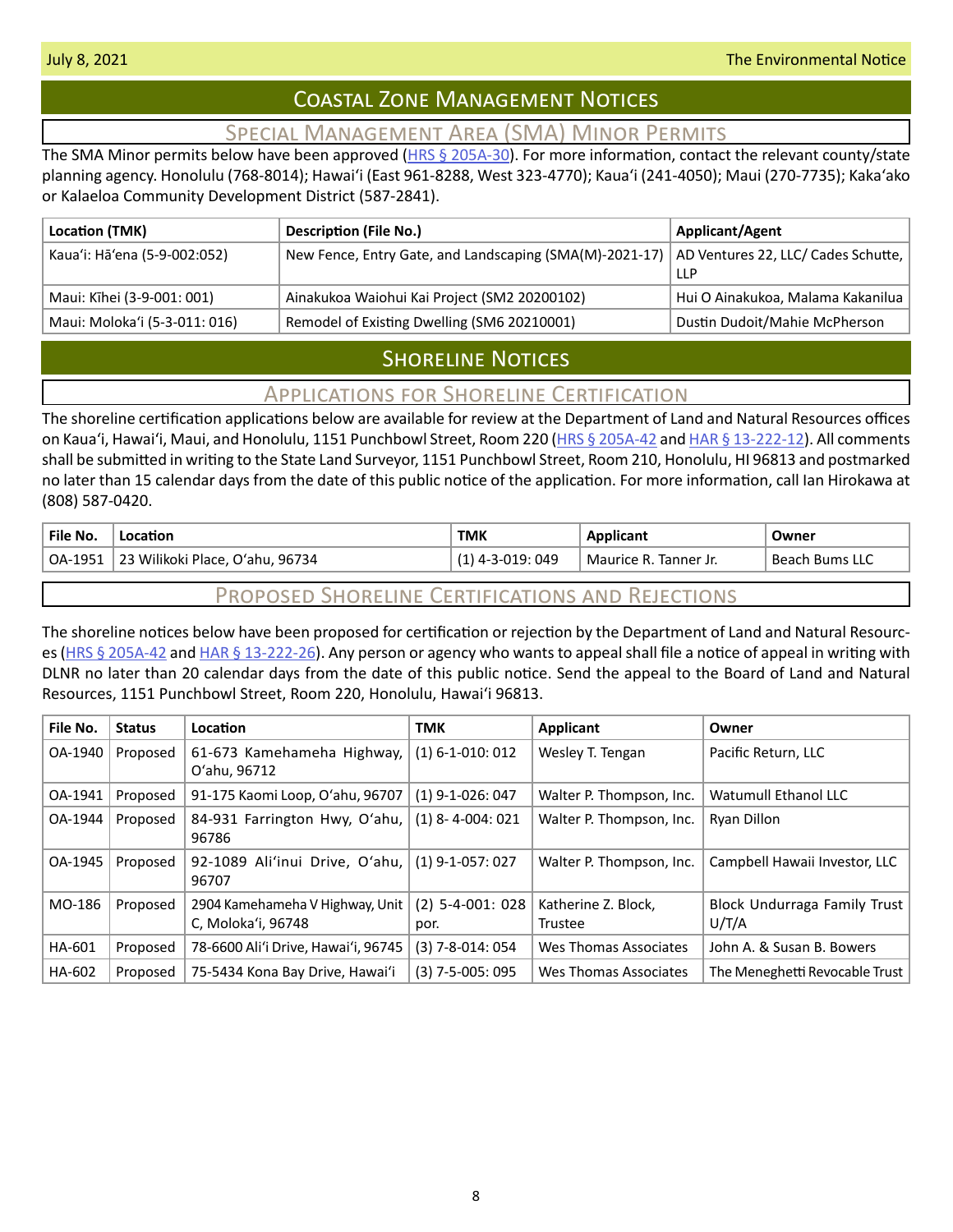# **FEDERAL NOTICES**

<span id="page-8-0"></span>As a courtesy, listed below are some relevant entries from the Federal Register published since the last issue of *The Environmental Notice*. For more information, click on the title link, also available at [www.federalregister.gov](http://www.federalregister.gov).

## **Notice: [Endangered and Threatened Wildlife and Plants; Initiation of 5-Year Status Reviews for 77 Species in](https://www.federalregister.gov/documents/2021/06/25/2021-13534/endangered-and-threatened-wildlife-and-plants-initiation-of-5-year-status-reviews-for-77-species-in)  [Oregon, Washington, Idaho, and Hawaiʻ](https://www.federalregister.gov/documents/2021/06/25/2021-13534/endangered-and-threatened-wildlife-and-plants-initiation-of-5-year-status-reviews-for-77-species-in)i (published by the Fish and Wildlife Service on 06/25/2021)**

The U.S. Fish and Wildlife Service, is initiating 5-year status reviews for 77 species in Oregon, Washington, Idaho, and Hawaiʻi under the Endangered Species Act of 1973. A 5-year status review is based on the best scientific and commercial data available at the time of the review; therefore, they are requesting submission of any new information on these species that has become available since the last reviews. To ensure consideration in their reviews, they are requesting submission of new information no later than August 24, 2021. However, they will continue to accept new information about any species at any time. Please click on the link above for more details.

# **Proposed Rule: [Endangered and Threatened Wildlife and Plants; Reclassification of the Hawaiian Stilt From En-](https://www.federalregister.gov/documents/2021/06/23/2021-13290/endangered-and-threatened-wildlife-and-plants-reclassification-of-the-hawaiian-stilt-from-endangered)**

**[dangered to Threatened With a Section 4\(d\) Rule \(](https://www.federalregister.gov/documents/2021/06/23/2021-13290/endangered-and-threatened-wildlife-and-plants-reclassification-of-the-hawaiian-stilt-from-endangered)published by the Fish and Wildlife Service on 06/23/2021)**

The U.S. Fish and Wildlife Service (Service), recently proposed to reclassify the Hawaiian stilt (*Himantopus mexicanus knudseni*) from an endangered species to a threatened species with a rule issued under section 4(d) of the Endangered Species Act of 1973 (Act), as amended. They are reopening the proposed rule comment period to give all interested parties an additional opportunity to comment on the proposed rule. They also announce a public informational meeting and public hearing on the proposed rule. Comments previously submitted need not be resubmitted as they are already incorporated into the public record and will be fully considered in the final rule. Please click on the link above for more details.

# **Notice: [Hawaiʻi; Major Disaster and Related Determinations](https://www.federalregister.gov/documents/2021/07/01/2021-14102/hawaii-major-disaster-and-related-determinations) [\(](https://www.federalregister.gov/documents/2021/06/25/2021-13534/endangered-and-threatened-wildlife-and-plants-initiation-of-5-year-status-reviews-for-77-species-in)published by the Federal Emergency Management Agency on 07/01/2021)**

This is a notice of the Presidential declaration of a major disaster for the State of Hawaiʻi (FEMA-4604-DR), dated May 13, 2021, and related determinations. The President has determined that the damage in certain areas of the State of Hawaiʻi resulting from severe storms, flooding, and landslides during the period of March 8 to March 18, 2021, is of sufficient severity and magnitude to warrant a major disaster declaration under the Robert T. Stafford Disaster Relief and Emergency Assistance Act, 42 U.S.C. 5121 *et seq.* (the "Stafford Act"). Please click on the link above for more details.

## **Proposed Rule: [Pacific Island Fisheries; Amendment 9 to the Fishery Ecosystem Plan for Pelagic Fisheries of the](https://www.federalregister.gov/documents/2021/06/30/2021-13970/pacific-island-fisheries-amendment-9-to-the-fishery-ecosystem-plan-for-pelagic-fisheries-of-the)  [Western Pacific; Modifications to the American Samoa Longline Fishery Limited Entry Program](https://www.federalregister.gov/documents/2021/06/30/2021-13970/pacific-island-fisheries-amendment-9-to-the-fishery-ecosystem-plan-for-pelagic-fisheries-of-the) (by the National Oceanic and Atmospheric Administration on 06/30/2021)**

The National Marine Fisheries Service (NMFS) announces that the Western Pacific Fishery Management Council (Council) proposes to amend the Fishery Ecosystem Plan for Pelagic Fisheries of the Western Pacific (FEP). If approved, Amendment 9 would reduce regulatory barriers that may be limiting small vessel participation in the American Samoa longline fishery. Specifically, Amendment 9 would consolidate vessel class sizes, modify permit eligibility requirements, and reduce the minimum harvest requirements for small vessels. The Council recommended Amendment 9 to provide for sustained community and indigenous American Samoan participation in the small vessel longline fishery

## **Rule: [International Fisheries; Western and Central Pacific Fisheries for Highly Migratory Species; Require-](https://www.federalregister.gov/documents/2021/07/07/2021-14256/international-fisheries-western-and-central-pacific-fisheries-for-highly-migratory-species)**

## **[ments To Safeguard Fishery Observers](https://www.federalregister.gov/documents/2021/07/07/2021-14256/international-fisheries-western-and-central-pacific-fisheries-for-highly-migratory-species) (published by the National Oceanic and Atmospheric Administration on 07/07/2021)**

Effective August 6, 2021, and under authority of the Western and Central Pacific Fisheries Convention Implementation Act (WCPFC Implementation Act), NMFS issues this final rule establishing requirements to safeguard fishery observers and establishing pre-trip notification procedures for observer placement. This action is necessary to satisfy the obligations of the United States under the Convention on the Conservation and Management of Highly Migratory Fish Stocks in the Western and Central Pacific Ocean (Convention), to which it is a Contracting Party.